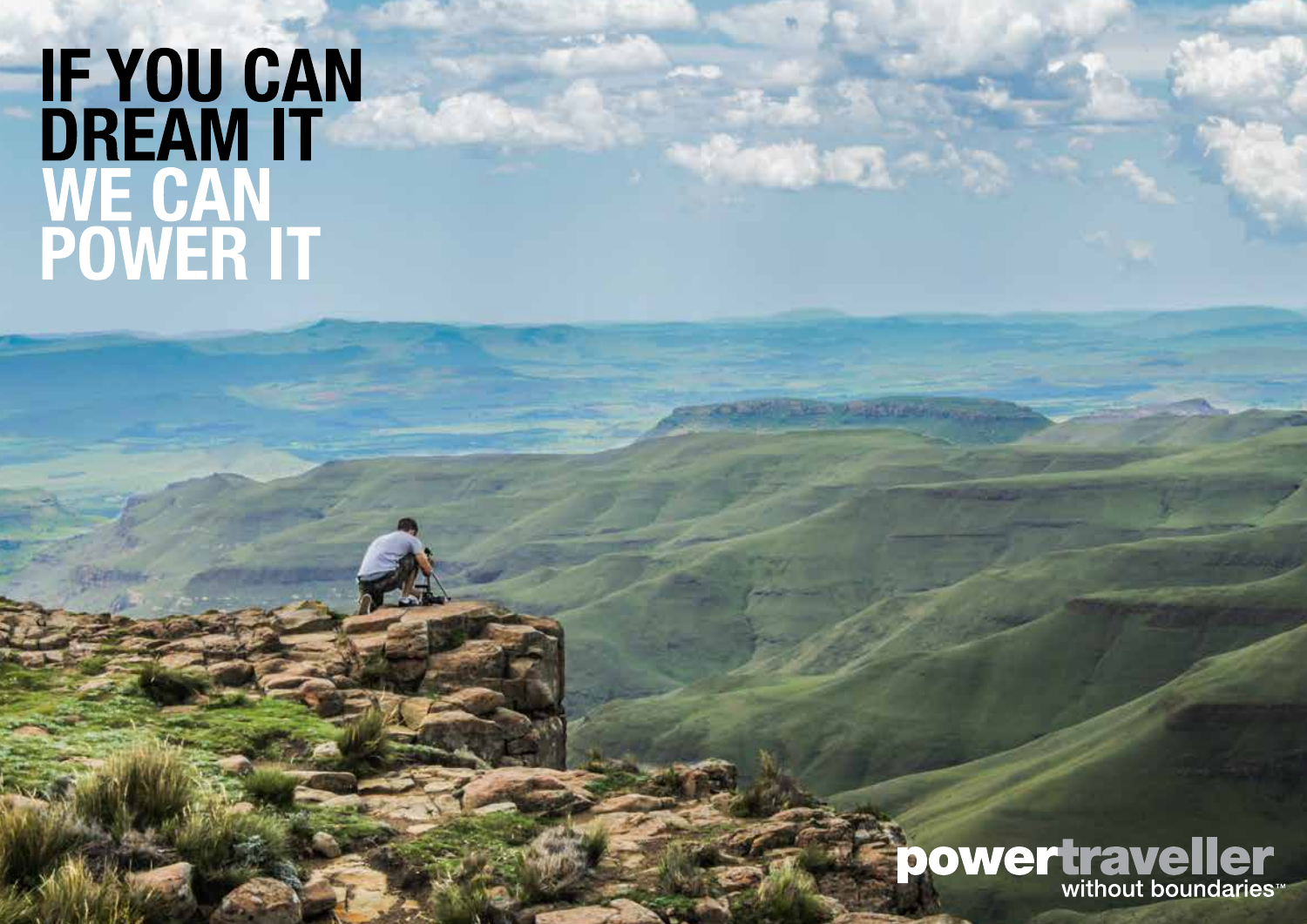



## **MOTORMONKEY MM-R-002**

Stylish and compact in-car charger Mobile phone adaptors included Auto-shut off when your device is charged In-built charging intelligence-will not drain your car battery Works in 12V/24V sockets Output voltage 700mAh at 5V

#### **Charges:**

iPad, Mobiles, Smartphones, iPods/ MP3/MP4, PDA's, PSP/Handheld games consoles, Sat Navs

## **IN-CAR CHARGER**





#### **BIKEMONKEY BKM003**

The world's smallest motorbike USB charger Capable of charging GPS, Go Pro, smartphones, tablets and more via the 5V USB socket Compatible with 12V motorbike DIN sockets, as well as caravans, lorries and other vehicles Input: 12V, 900mAh Output voltage 5V 2A Operating Temperature: - 20 to 60°C Made of stainless steel constructions

## **USB CHARGER**



#### **POWERCHIMP PC001 (002, 003, 004)**

Available in: Pink, Blue, Grey & Yellow The powerchimp is a handy emergency charger for iPhones and other smartphones Giving a 30% recharge on smartphones and a 50% recharge on iPods. Houses 2 x AA batteries Tough, compact shell Includes adaptors

#### **Charges:**

iPhone 4 and smartphones, mobile phones, MP3/MP4 players, PDAs, etc

## **EMERGENCY CHARGER**



# **POWERCHIMP 4A PCH-4A001**

Charges different sized batteries at the same time

Can be charged from USB, laptop USB, solar charger and other Powertraveller products

Can be charged with our 5V AC mains chargers

Charges using any 5V AC mobile phone mains chargers with micro USB tip.

#### **Charges:**

Mobiles, iPods/MP3/MP4, PDAs, GPS, 2 way radios, etc

 $\overbrace{\mathbb{R}}^{\text{Made for}}$  iPod  $\overbrace{\mathbb{R}}$ iPod  $\overbrace{\mathbb{R}}$ iPod  $\overbrace{\mathbb{R}}$ 

## **DUAL-PURPOSE CHARGER**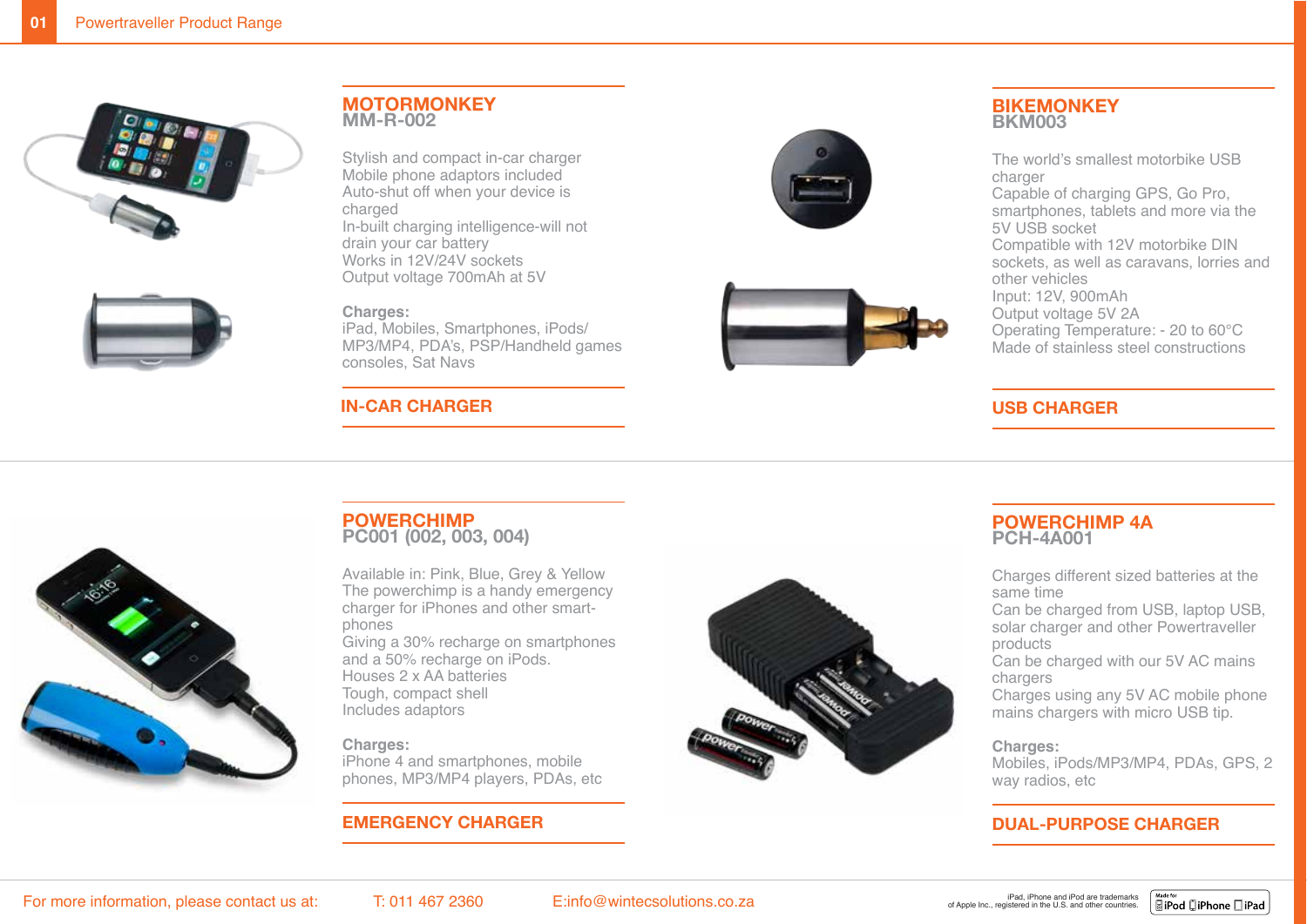

## **POWERMONKEY CLASSIC CLA-R-002 (003)**

Avaialble in: Silver and Grey Incorporates a Lithium-ion battery that can recharge a smartphone fully up to 2 times

Weighs 70 grams and works with any electronic device up to 5Volts Comes with a universal mains adaptor that works in over 150 countries

#### **Charges:**

Smartphones, Mobiles, iPod/MP3 players, handheld games, e-readers and other 5V devices.

## **PORTABLE CHARGER**



## **SPIDERMONKEY SPIM001**

Compact with four independent output channels

Supports smart phones or 5V devices including tablets

Can be powered from Powertraveller AC charger and AC charger with micro USB Can be powered from Powertraveller products, as well as laptop USB USB shutdown activates when overloaded & automatically turns on when the load is decreased USB 4 has a permanent ON feature

## **4-WAY USB HUB**



## **POWERMONKEY DISCOVERY PMDV001**

Precision engineering aluminium casing One button technology Six LED light array 3500 mAh battery capacity Can be customised / corporate branding Charge via USB or AC (mains adaptor not included) Output voltage 3500mAh at 5V

#### **Charges:**

iPad, Mobiles, iPhone, Smartphone iPods/MP3/MP4, PDA's, PSP/Hand-held games consoles, e-readers

## **STYLISH CHARGER**



## **POWERMONKEY EXPLORER PME-R-001**

Available in: Grey Pocket-sized portable charger Will recharge a mobile up to 3 times Works with iPhone Recharge in 3 ways: USB, mains (international adaptor included) or via solar panel - includes tips Tough, lightweight and water resistant Output voltage 2200mAh at 5V

Charges:

Mobiles, iPods/MP3/MP4, PDA's, PSP/Handheld games consoles

## **SOLAR-POWERED CHARGER**

 $\overbrace{\mathbb{R}}^{\text{Made for}}$  iPod  $\overbrace{\mathbb{R}}$ iPod  $\overbrace{\mathbb{R}}$ iPod  $\overbrace{\mathbb{R}}$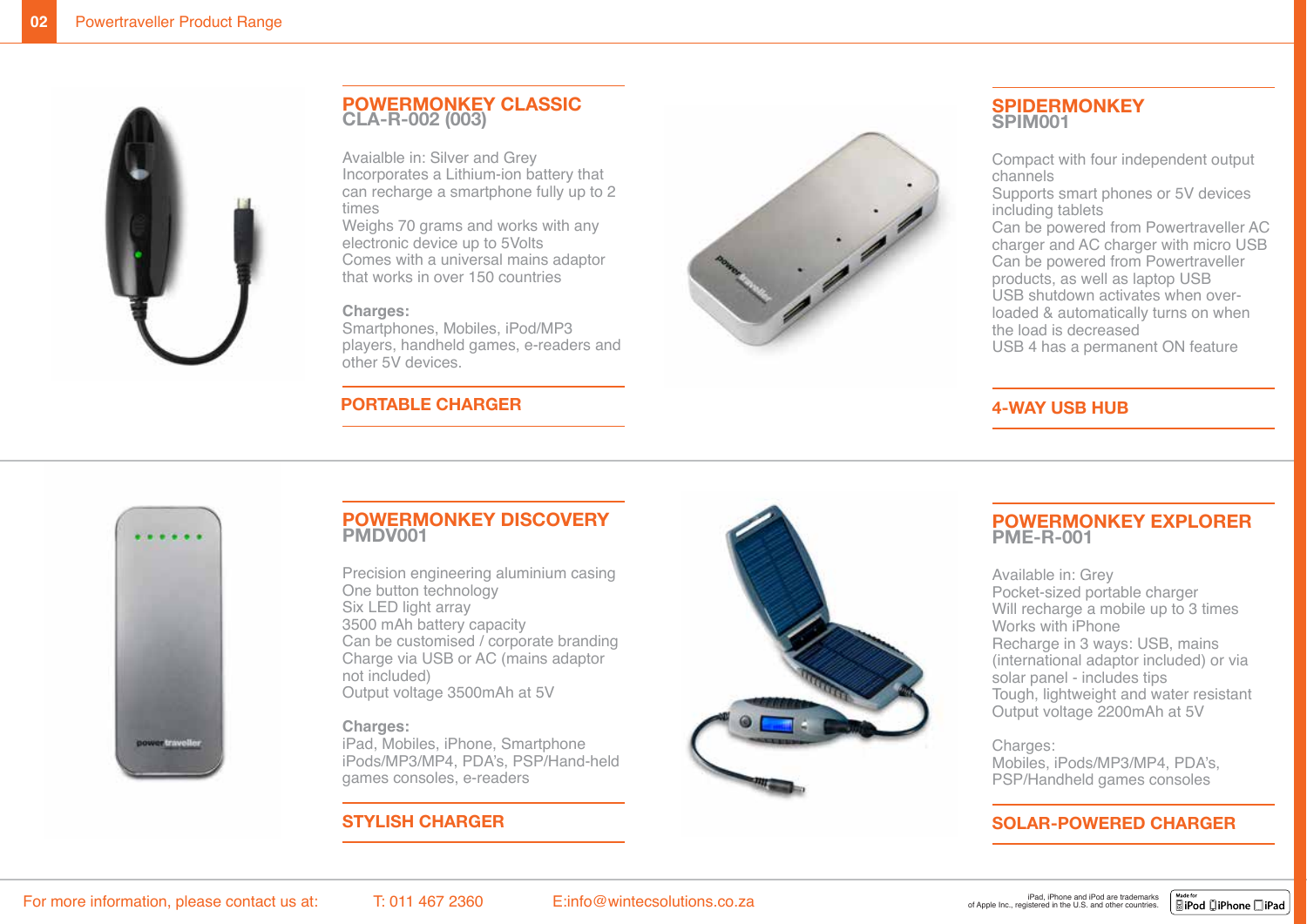



## **EXPLORER 2 BIKEMOUNT**

**BMT003** Pair your Explorer 2 with a bike mount (sold separately) - **R199**

## **POWERMONKEY EXPLORER 2 PMEXP2-002 (003, 004, 009)**

Ultra-tough, waterproof USB and micro USB 5V portable charger Houses powerful dual-core, 6000mAh lithium-ion battery Charges iPhone 5 up to three times, and GoPro Hero3+ four times Ingress Protection (IP)67 - waterproof for 30 minutes in 1 metre of water Ultra-strong aluminium casing and ridged surface Available in: Silver, Black, Blue and Red



## **SOLARMONKEY ADVENTUER SMA-U-003**

Water and shock resistant Auto-load, self-sensing, charge optimization technology 3 way charging options - solar panel, USB and International Mains charger (not included) Charged/Charging LED Indicator Output voltage 2500mAh at 5V

#### **Charges:**

Mobiles, iPods/MP3/MP4, PDA's, PSP/Handheld games consoles

## **SOLAR CHARGER & BATTERY**



## **POWERMONKEY EXTREME PMEXT001 (003, 004, 007, 009)**

**WATERPROOF CHARGER**

Available in: Grey, Black, Blue, Yellow and Red

Provides 4-6 charges for smartphones, and will recharge iPad

Recharges in 3 ways: USB, mains or via solar panel

One touch friction swipe On / Off control, and auto shut-off MPPT solar technology Output voltage 9000mAh at 5V (USB) Solar panel out- put is 3watts

#### **Charges:**

Smartphone, tablet, iPod, camera, etc

## **SOLAR CHARGER & BATTERY**



## **MINIGORILLA MG001**

Portable charger for iPads Up to 6 hours of extra power Includes 5V USB for smaller devices Recharge in 2 ways: mains or via solargorilla (not included) Output voltage 6000mAh at 5V USB and DC 4000mAh at 8,4V, 3500mAh at 9.5V, 3200mAh at 10.5V, 2800mAh at 12V and 2000mAh at 19V

#### Charges: Tablets/iPads, iPhone, Smartphones, iPods, Sat Navs, etc

# **5V - 19V CHARGER**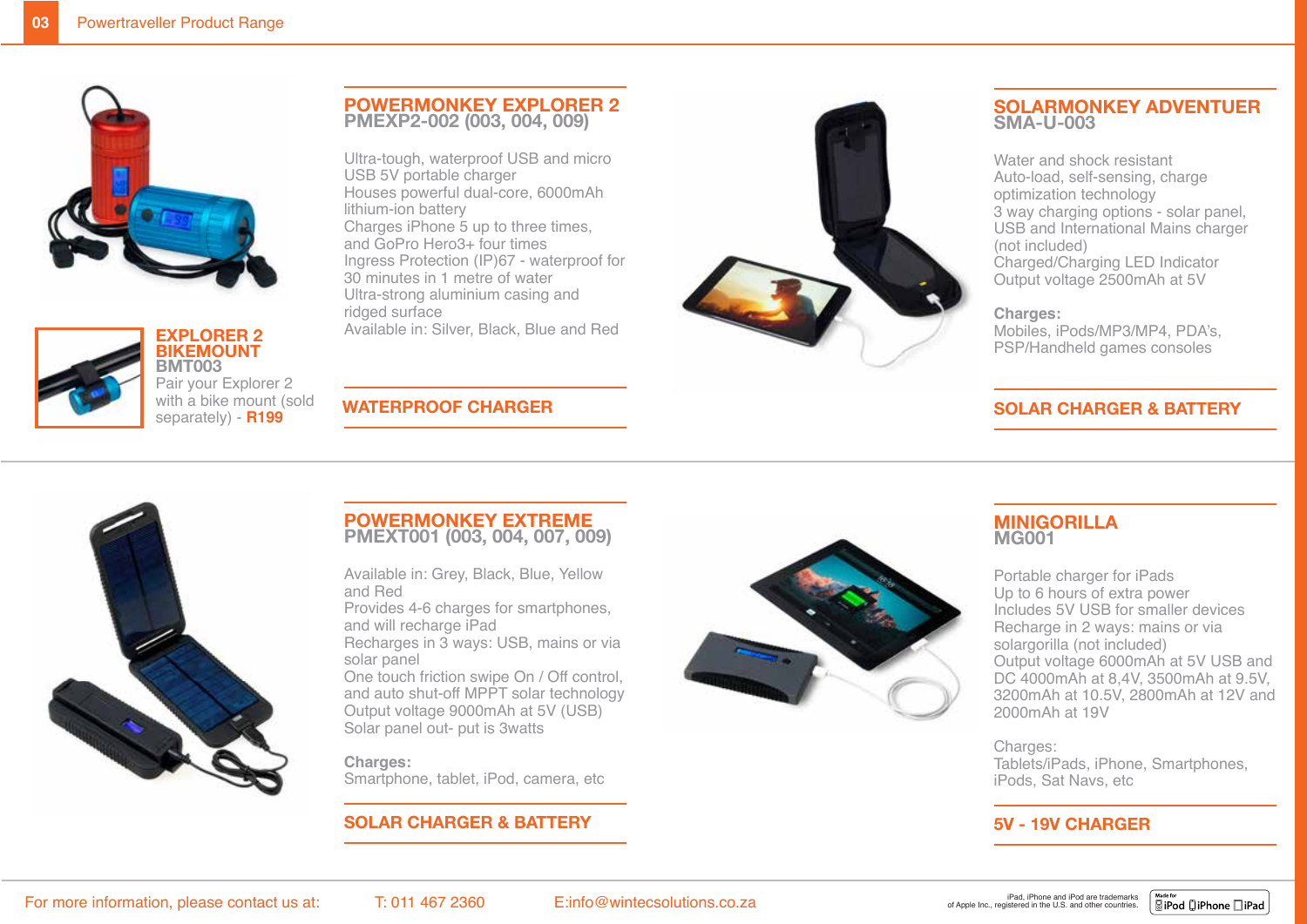

#### **POWERGORILLA PG002**

Portable charger for laptops Up to 6 hours of extra power 5V USB for charging smaller devices simultaneously Recharge in 2 ways: mains or via solargorilla (not included) Output voltage 21000mAh at 5V USB, DC, 6500mAH at 16V, 5500mAh at 19V and 4200mAh at 24v

Charges:

Laptops, Tablets/iPads, iPhone, Smartphones, iPods, Go Pros, etc

**5V - 24V CHARGER**



## **SOLARGORILLA SG002**

Award-winning solar panel for laptops Mains-free power Recharge minigorilla and powergorilla 5V USB for charging smaller devices Clam-shell design, rubberised casing and toughened glass panels Robust and water resistant Output voltage 5v and 20V

#### **Charges:**

Laptops, iPhones, Smartphones,e-readers, Sat Navs, etc

## **5V & 20V SOLAR PANEL**



#### **SOLARMONKEY EXPEDITION XPD-SM002**

Portable charger for iPads Up to 6 hours of extra power Includes 5V USB for smaller devices Recharge in 2 ways: mains or via solargorilla (not included) Output voltage 6000mAh at 5V USB and DC 4000mAh at 8,4V, 3500mAh at 9.5V, 3200mAh at 10.5V, 2800mAh at 12V and 2000mAh at 19V

#### Charges:

Tablets/iPads, iPhone, Smartphones, iPods, Sat Navs, etc

## **ALUMINIUM SOLAR CHARGER**

Made for

**SiPod DiPhone DiPad**